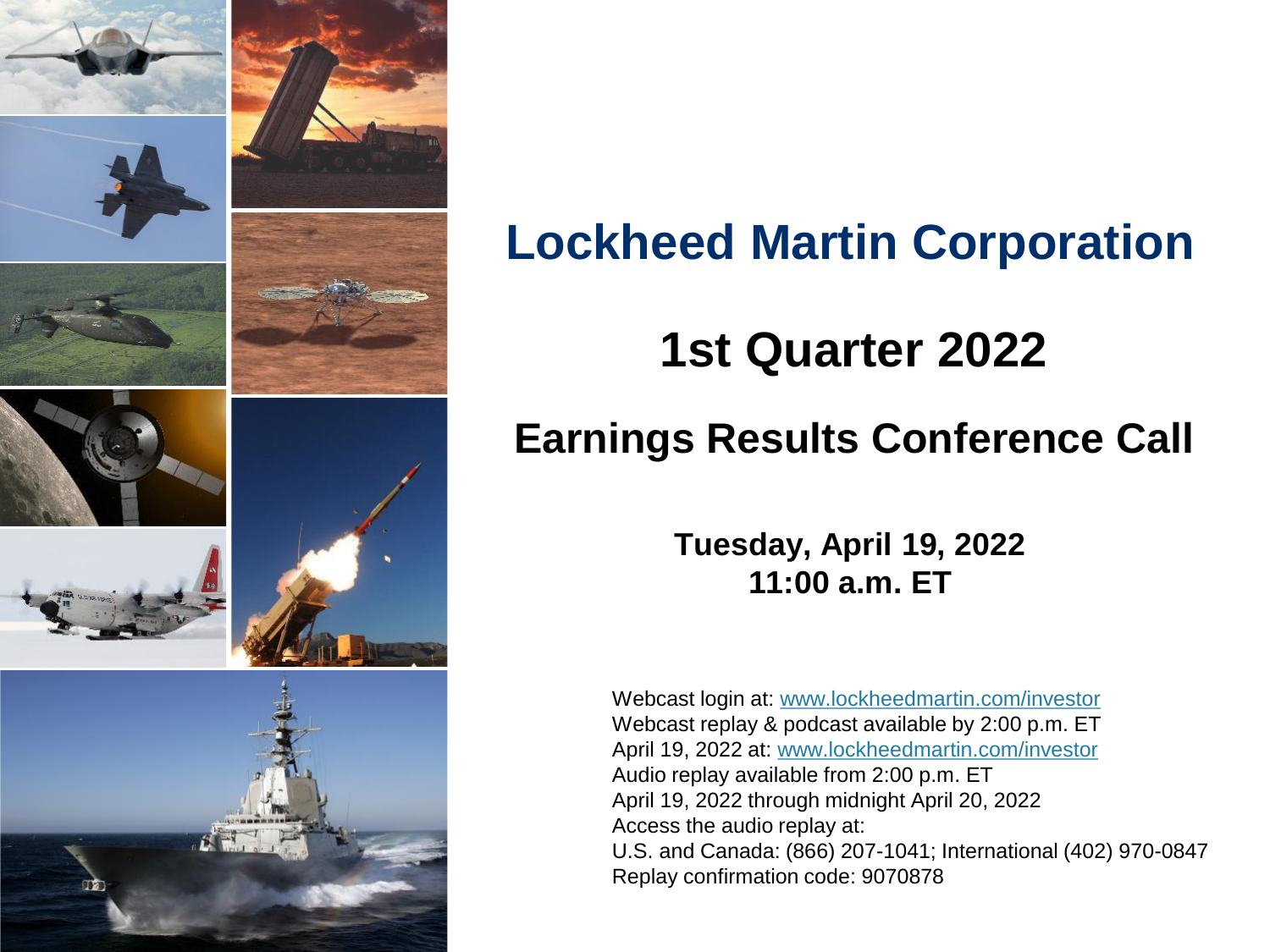## **Forward-Looking Statements**

This presentation contains statements that, to the extent they are not recitations of historical fact, constitute forward-looking statements within the meaning of the federal securities laws, and are based on Lockheed Martin's current expectations and assumptions. The words "believe," "estimate," "anticipate," "project," "intend," "expect," "plan," "outlook," "scheduled," "forecast" and similar expressions are intended to identify forward-looking statements. These statements are not guarantees of future performance and are subject to risks and uncertainties. Actual results may differ materially due to factors such as: the impact of COVID-19 or future epidemics on the company's business, including supply chain disruptions and delays, labor challenges associated with employee absences, travel restrictions, site access, program delays, changes in customer payment policies and the impacts of potential vaccine mandates or other requirements; budget uncertainty, the risk of future budget cuts, the debt ceiling and the potential for government shutdowns and changing funding and acquisition priorities; the company's reliance on contracts with the U.S. Government, which are dependent on U.S. Government funding and can be terminated for convenience, and the company's ability to negotiate favorable contract terms; risks related to the development, production, sustainment, performance, schedule, cost and requirements of complex and technologically advanced programs including the F-35 program; planned production rates and orders for significant programs, compliance with stringent performance and reliability standards, and materials availability; performance and financial viability of key suppliers, teammates, joint ventures and partners, subcontractors and customers; economic, industry, business and political conditions including their effects on governmental policy and government actions that disrupt the company's supply chain or prevent the sale or delivery of its products (such as delays in approvals for exports requiring Congressional notification); trade policies or sanctions (including potential Chinese sanctions on the company or its suppliers, teammates or partners, U.S. Government sanctions on Turkey and its removal from the F-35 program, and potential indirect effects of sanctions on Russia); the company's success expanding into and doing business in adjacent markets and internationally and the differing risks posed by international sales; changes in foreign national priorities and foreign government budgets and planned orders; the competitive environment for the company's products and services, including competition from emerging competitors including startups and non-traditional defense contractors; the timing of contract awards as well as the timing and customer acceptance of product deliveries and performance milestones; the company's ability to develop new technologies and products, including emerging digital and network technologies and capabilities; the company's ability to attract and retain a highly skilled workforce, the impact of work stoppages or other labor disruptions; cyber or other security threats or other disruptions faced by the company or its suppliers; the company's ability to implement and continue, and the timing and impact of, capitalization changes such as share repurchases, dividend payments and financing transactions; the company's ability to recover costs under U.S. Government contracts, the mix of fixed-price and costreimbursable contracts, and the impacts of cost overruns and significant increases in inflation; the accuracy of the company's estimates and projections; the impact of pension risk transfers, including potential noncash settlement charges, timing and estimates regarding pension funding and movements in interest rates and other changes that may affect pension plan assumptions, stockholders' equity, the level of the FAS/CAS adjustment, and actual returns on pension plan assets and the impact of pension related legislation; realizing the anticipated benefits of acquisitions or divestitures, investments, joint ventures, teaming arrangements or internal reorganizations, and market volatility affecting the fair value of investments in the company's Lockheed Martin Ventures Fund that are marked to market; the company's efforts to increase the efficiency of its operations and improve the affordability of its products and services; the risk of an impairment of the company's assets, including the potential impairment of goodwill recorded at the Sikorsky line of business; the availability and adequacy of the company's insurance and indemnities; the company's ability to benefit fully from or adequately protect its intellectual property rights; procurement and other regulations and policies affecting the company's industry, export of its products, cost allowability or recovery, preferred contract type, and performance and progress payments policy; climate change and changes to laws, regulations, policies, markets and customer requirements in response to climate change concerns; changes in accounting, U.S. or foreign tax, export or other laws, regulations, and policies and their interpretation or application; and the outcome of legal proceedings, bid protests, environmental remediation efforts, audits, government investigations or government allegations that the company has failed to comply with law, other contingencies and U.S. Government identification of deficiencies in its business systems. These are only some of the factors that may affect the forward-looking statements contained in this presentation. For a discussion identifying additional important factors that could cause actual results to differ materially from those anticipated in the forward-looking statements, see the company's filings with the U.S. Securities and Exchange Commission including, but not limited to, "Management's Discussion and Analysis of Financial Condition and Results of Operations" and "Risk Factors" in the company's Annual Report on Form 10-K for the year ended Dec. 31, 2021. The company's filings may be accessed through the Investor Relations page of its website, www.lockheedmartin.com/investor, or through the website maintained by the SEC at [www.sec.gov.](http://www.sec.gov/) The company's actual financial results likely will be different from those projected due to the inherent nature of projections. Given these uncertainties, forward-looking statements should not be relied on in making investment decisions. The forward-looking statements contained in this presentation speak only as of the date of the presentation. Except where required by applicable law, the company expressly disclaims a duty to provide updates to forward-looking statements after the date of this presentation to reflect subsequent events, changed circumstances, changes in expectations, or the estimates and assumptions associated with them. The forward-looking statements in this presentation are intended to be subject to the safe harbor protection provided by the federal securities laws.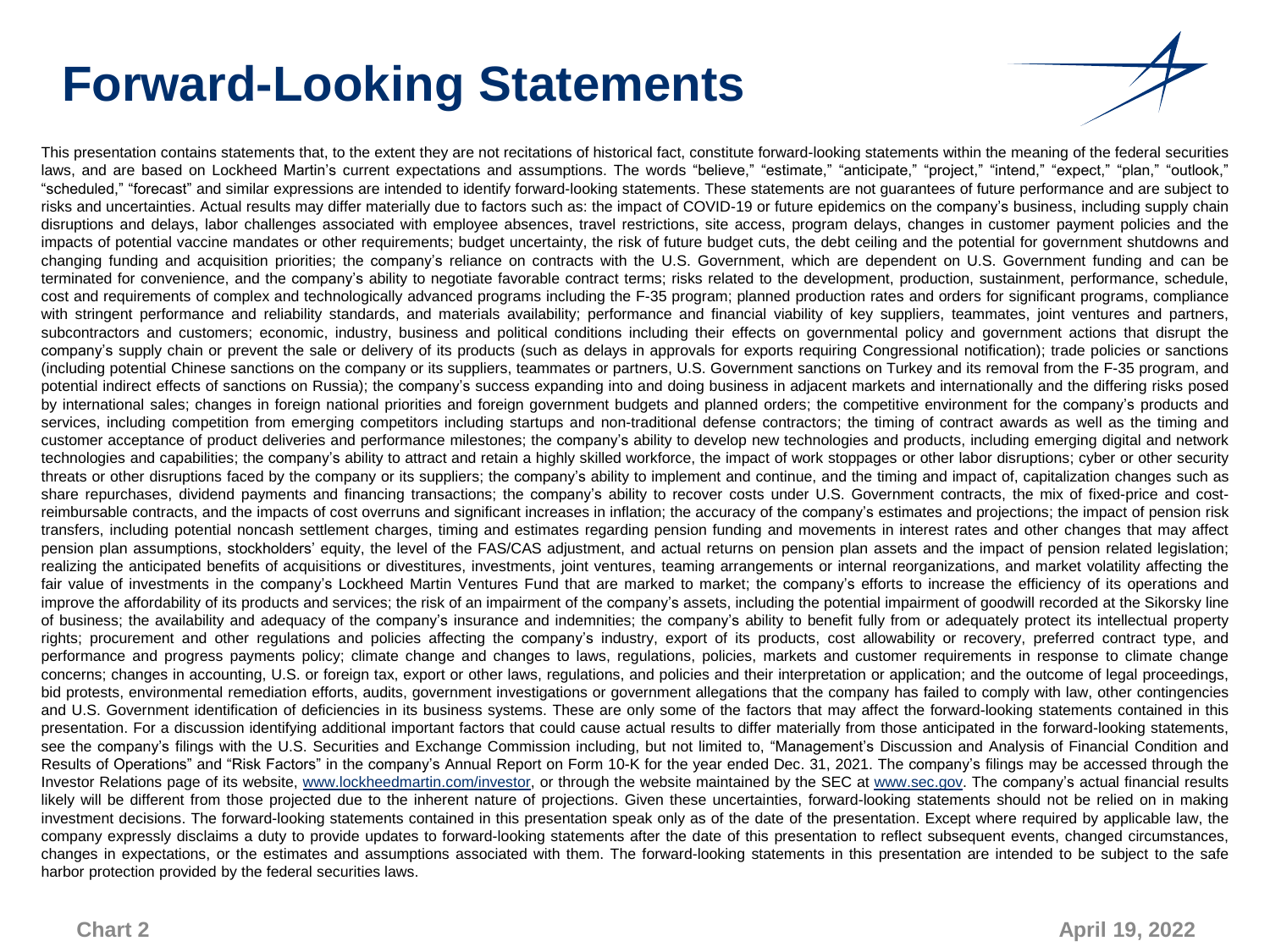## **1Q 2022 Overview**



- **Generated Sales of \$15.0 Billion**
- **Achieved Segment Operating Profit\* of \$1.7 Billion and Increased Segment Operating Margin\* to 11.1%**
- **Earnings Per Share of \$6.44**
- **Delivered \$1.1 Billion in Free Cash Flow**
- **Continued Capital Deployment Strategy with \$2.0 Billion of Repurchases and ~\$800M of Dividends**

## **Maintaining Full Year Outlook**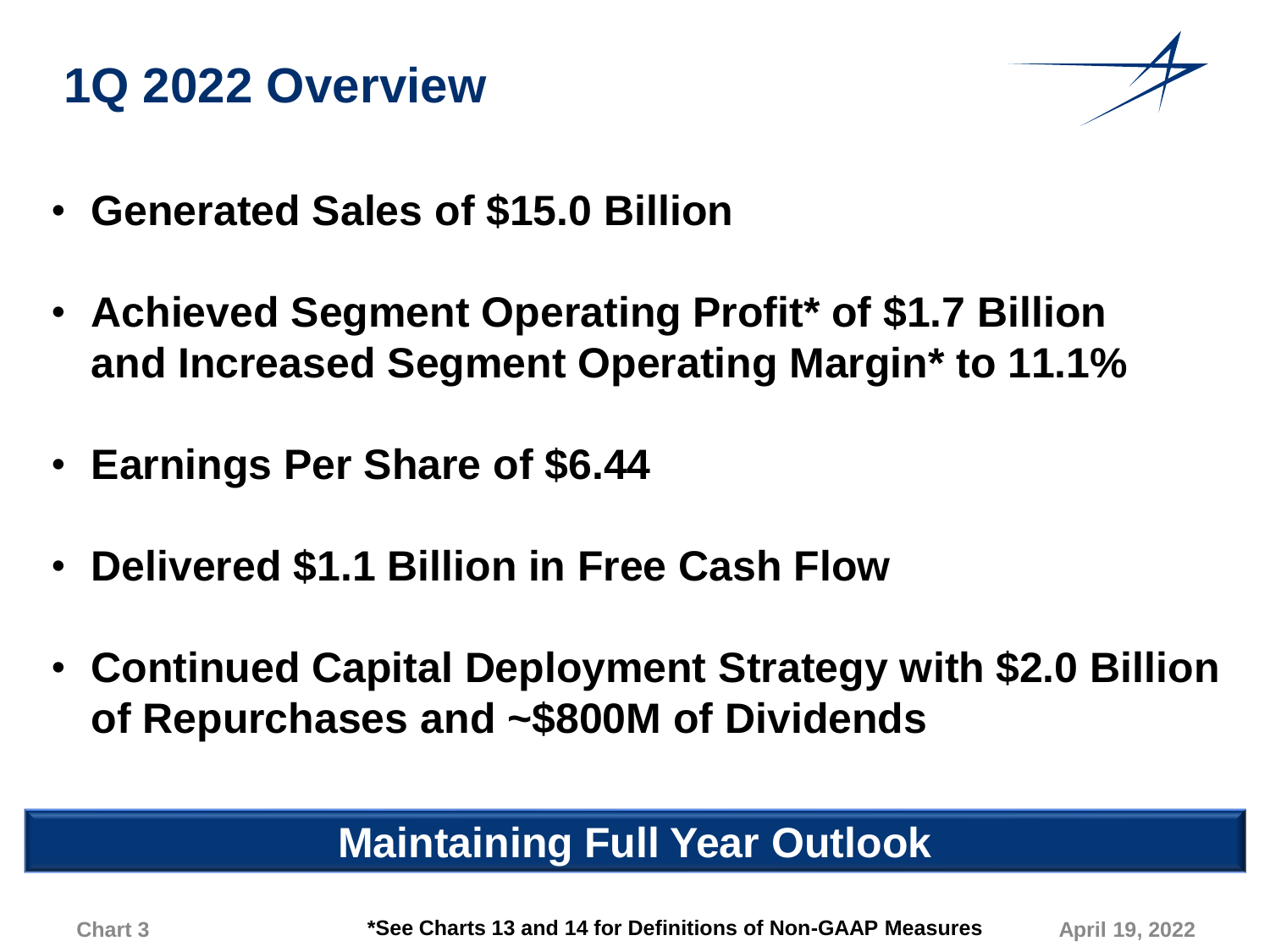#### **1Q Sales and Segment Operating Profit\* (\$B)**



### **Year-Over-Year Results Affected By Program Timing and Omicron Impacts**

Chart 4 **August 2018 \*See Charts 13 and 14 for Definitions of Non-GAAP Measures** April 19, 2022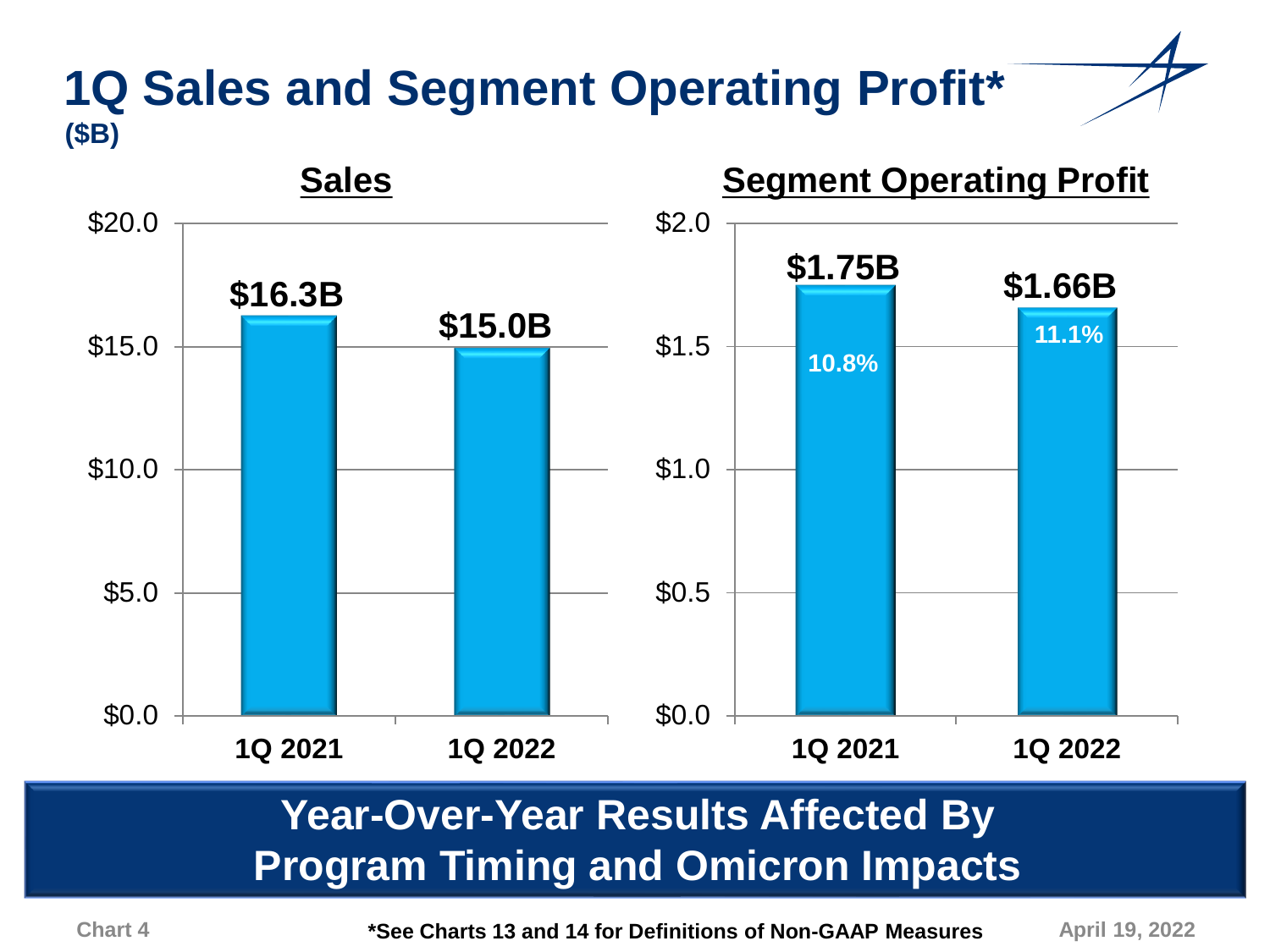## **Sales by Segment**



**Missiles and Fire Control <b>Space Space** 



**Rotary and Mission Systems**



#### **Quarterly Increases Expected**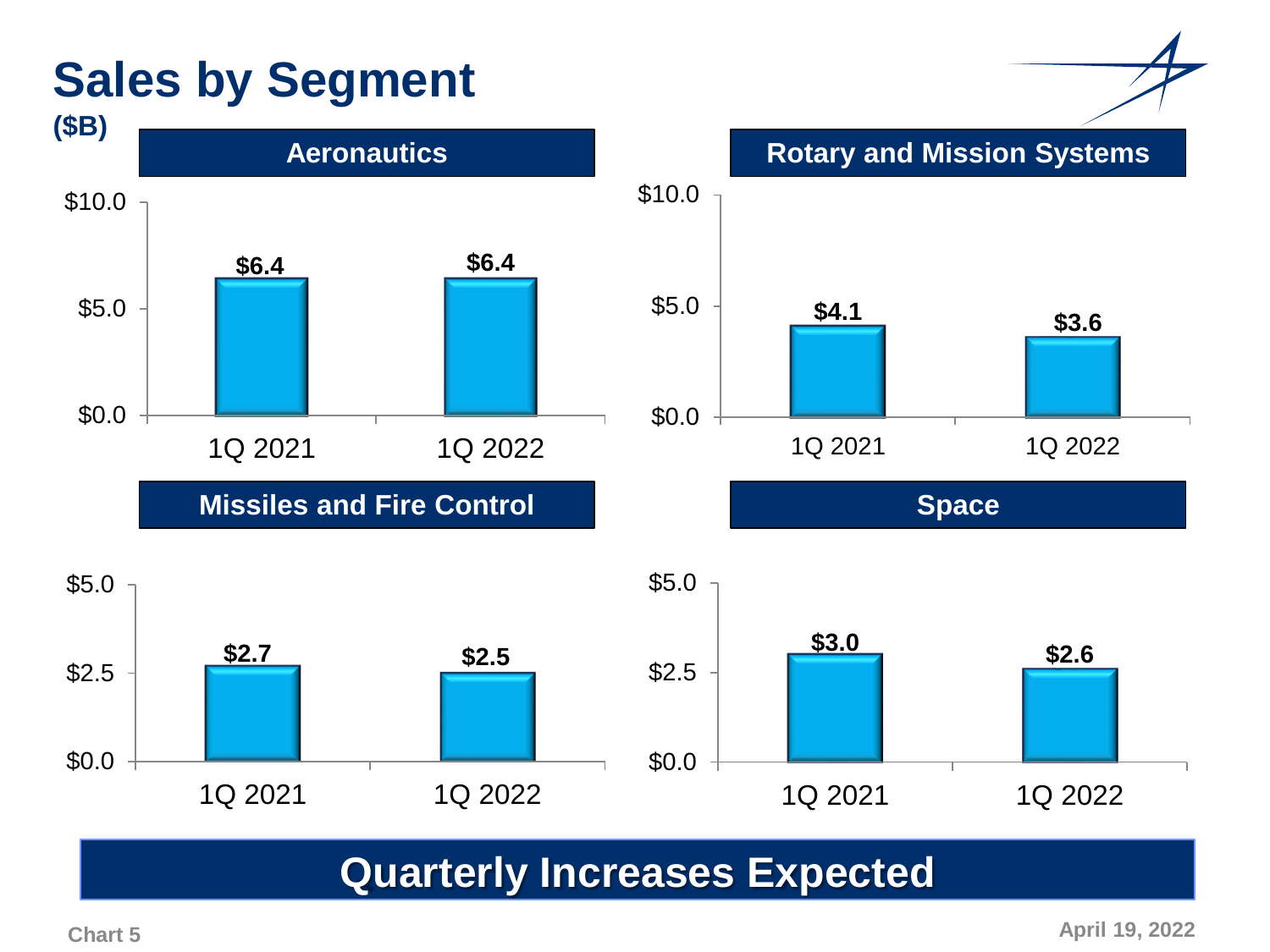# **Segment Operating Profit\* by Segment**



**Chart 6 April 19, 2022 \*See Charts 13 & 14 for Definitions of Non-GAAP Measures**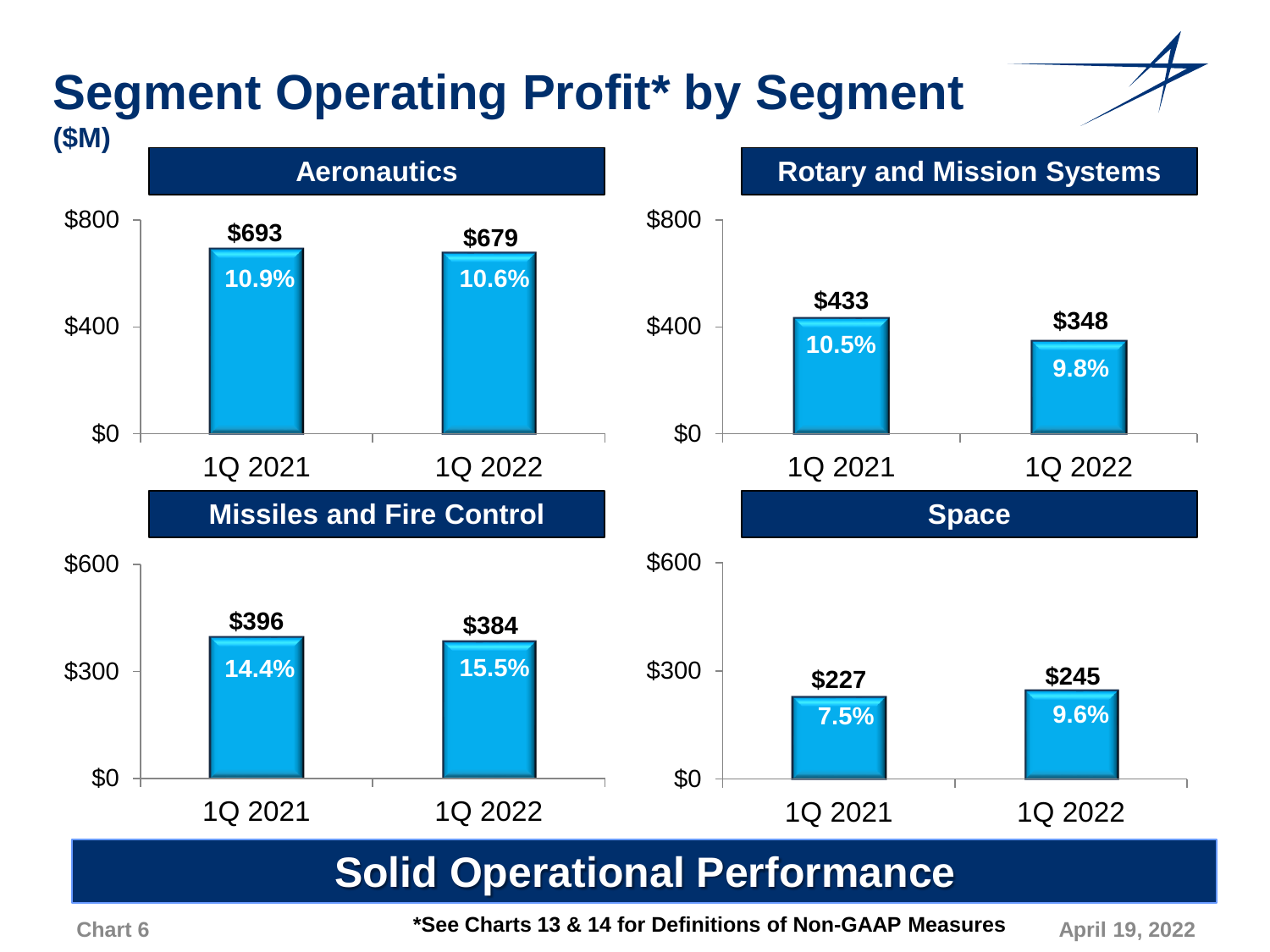

#### **Sales Timing Drives Earnings Per Share**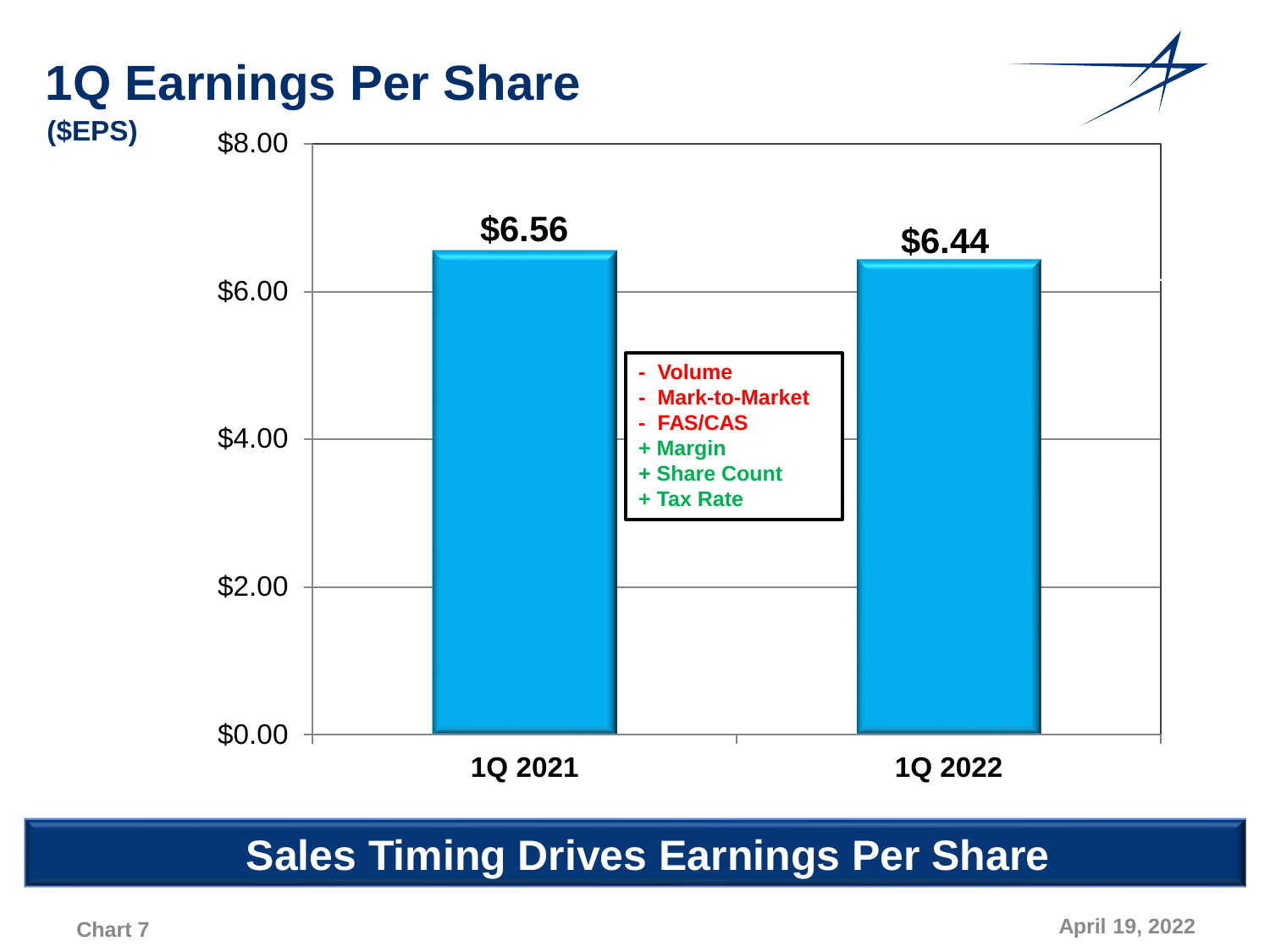## **Cash Returned to Stockholders**





### **Continued Strong Cash Returns to Stockholders**

**(\$M)**

**\*See Charts 13 and 14 for Definitions of Non-GAAP Measures Chart 8 April 19, 2022**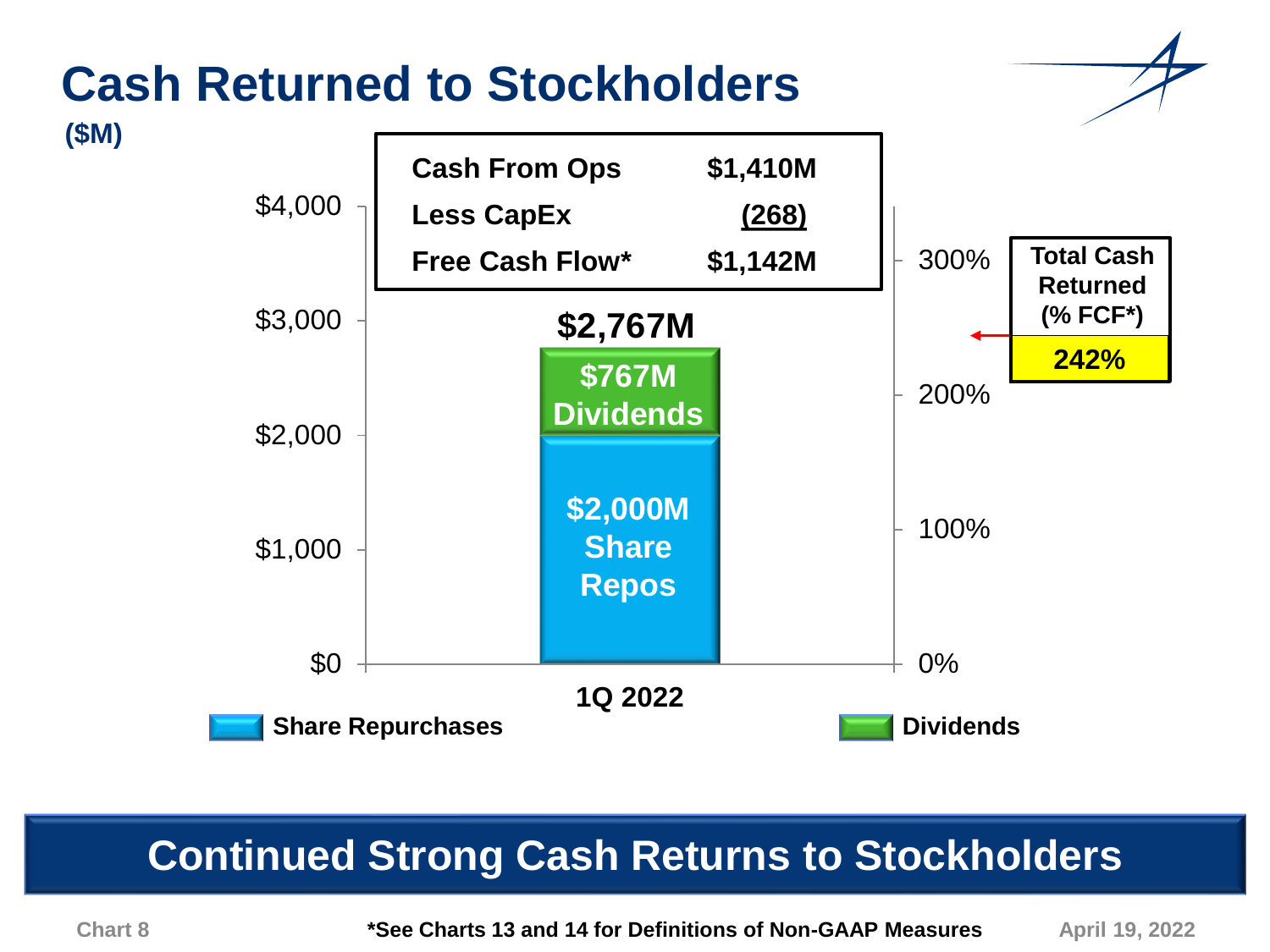| 2022 Outlook                                               |                                    |                                    |
|------------------------------------------------------------|------------------------------------|------------------------------------|
| (\$M, Except EPS)                                          | <b>Prior</b><br><b>Outlook</b>     | <b>April 2022</b>                  |
| <b>Sales</b>                                               | ~1000                              | ~1566,000                          |
| <b>Segment Operating Profit*</b>                           | ~175                               | ~175                               |
| <b>Net FAS / CAS Pension Adj.</b>                          | ~1.260                             | ~152,260                           |
| <b>Diluted EPS</b>                                         | ~1.526.70                          | ~1.526.70                          |
| <b>Cash From Operations</b><br><b>Capital Expenditures</b> | $\geq$ \$7,900<br>$\sim (\$1,900)$ | $\geq$ \$7,900<br>$\sim (\$1,900)$ |
| <b>Free Cash Flow*</b>                                     | $\geq$ \$6,000                     | $\geq$ \$6,000                     |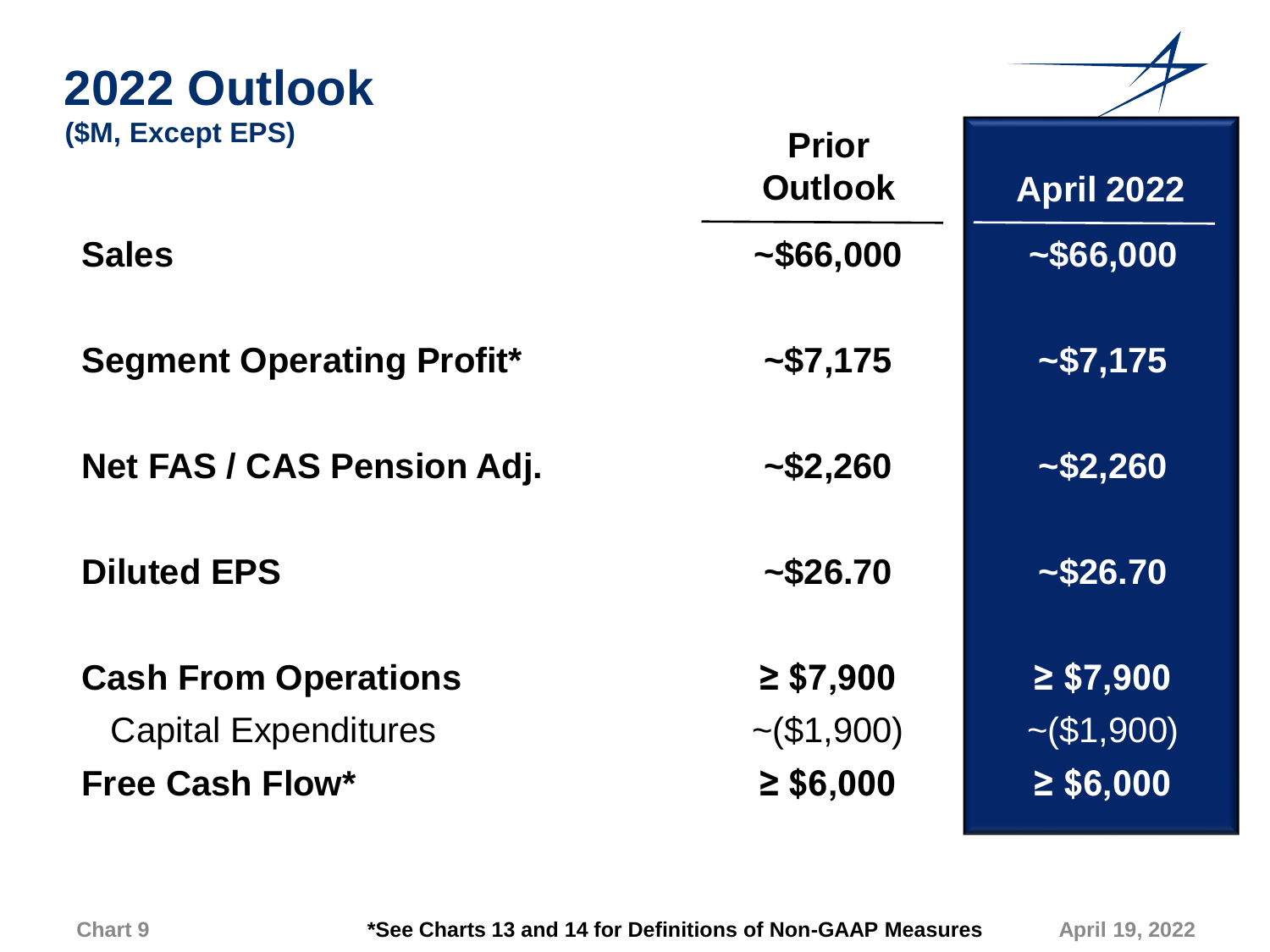

#### **Outlook Consistent with January Guidance**

**\*See Charts 13 and 14 for Definitions of Non-GAAP Measures Chart 10 April 19, 2022**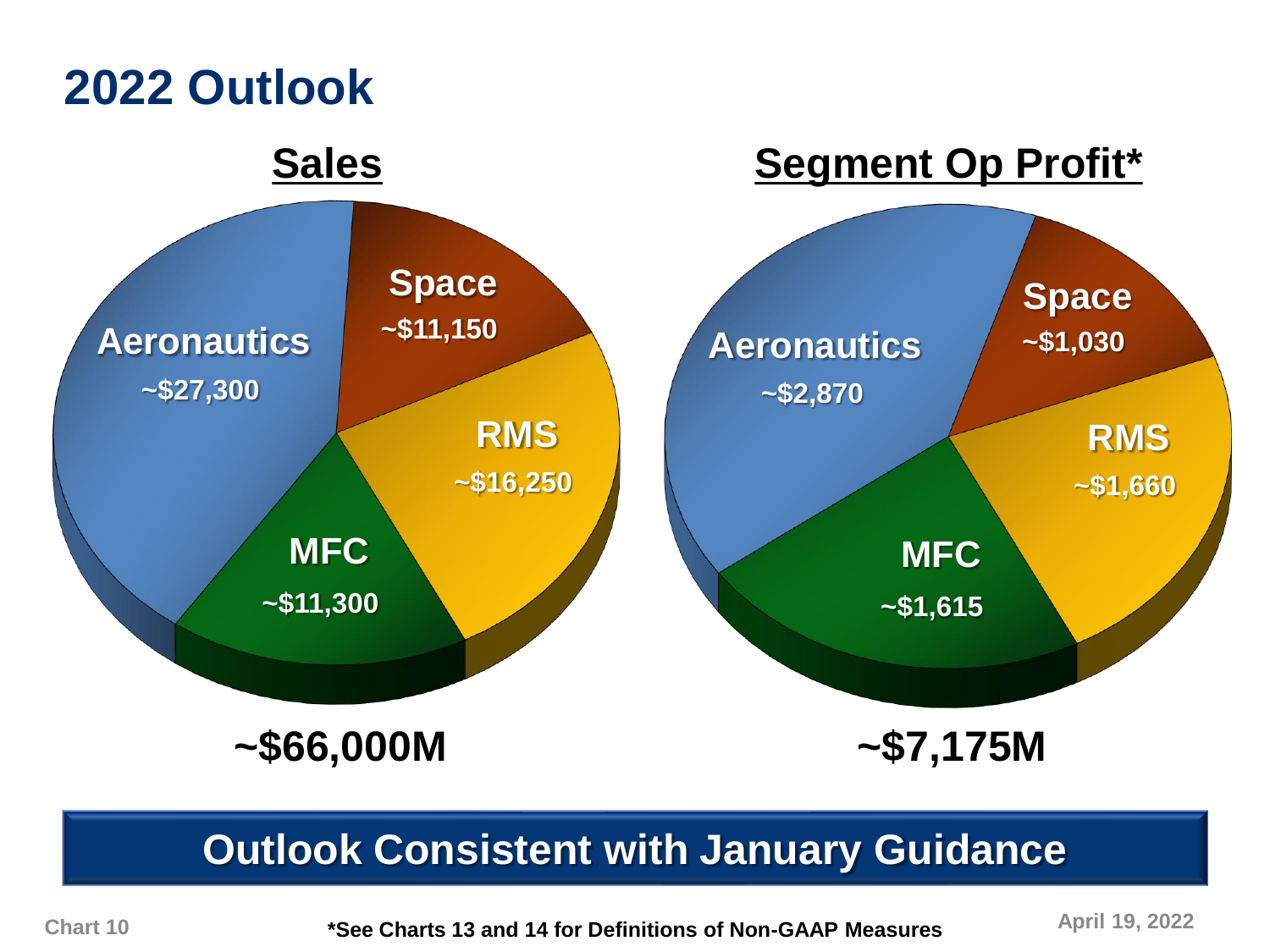



• **Solid 1st Quarter Results**

• **Significant Cash Returned to Stockholders - Executing Disciplined and Dynamic Capital Deployment Strategy**

• **Reaffirmed 2022 Outlook for All Key Financial Metrics**

#### **Solid Performance Builds Foundation for Long-Term Growth**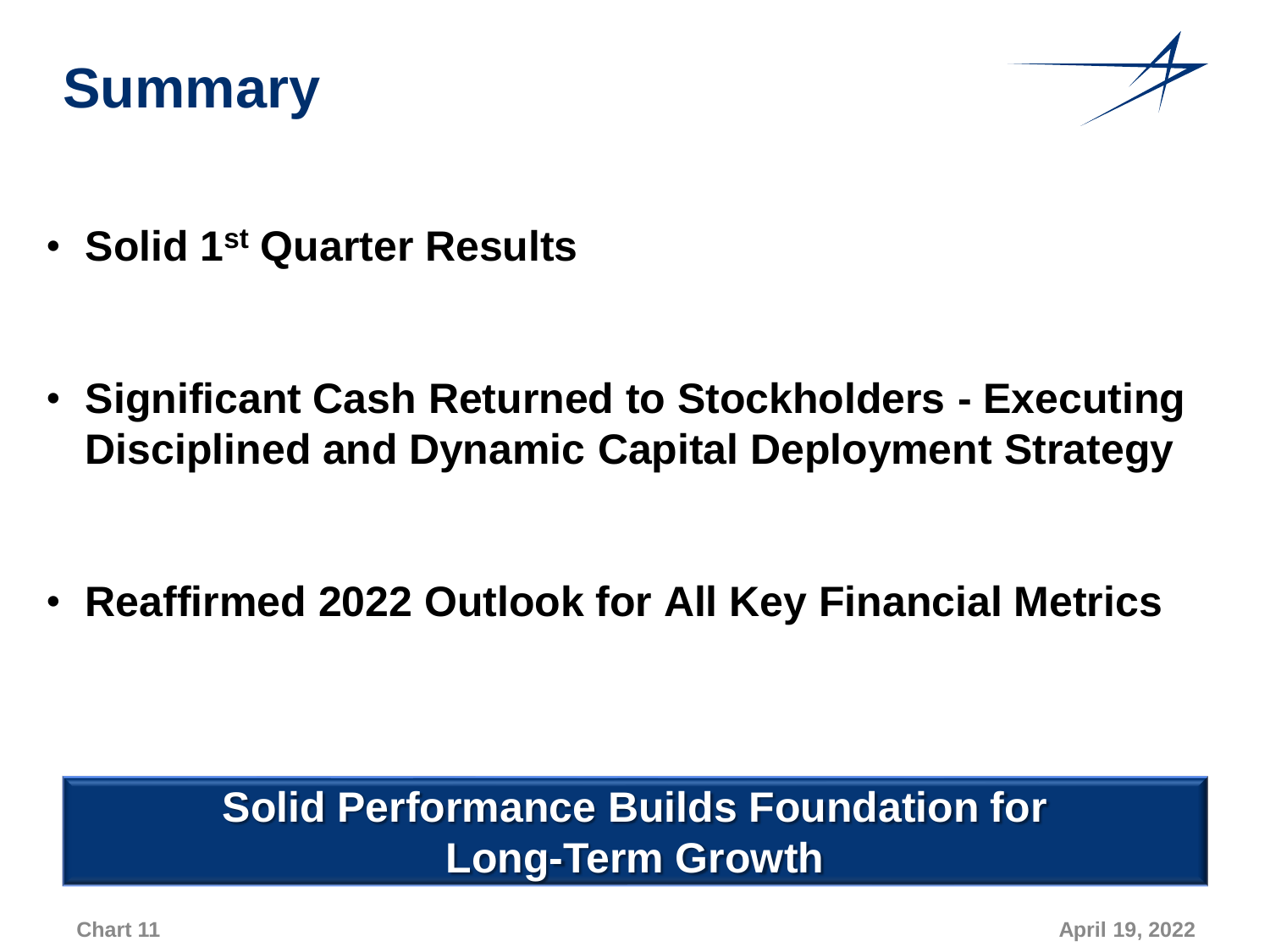

# **Financial Appendices**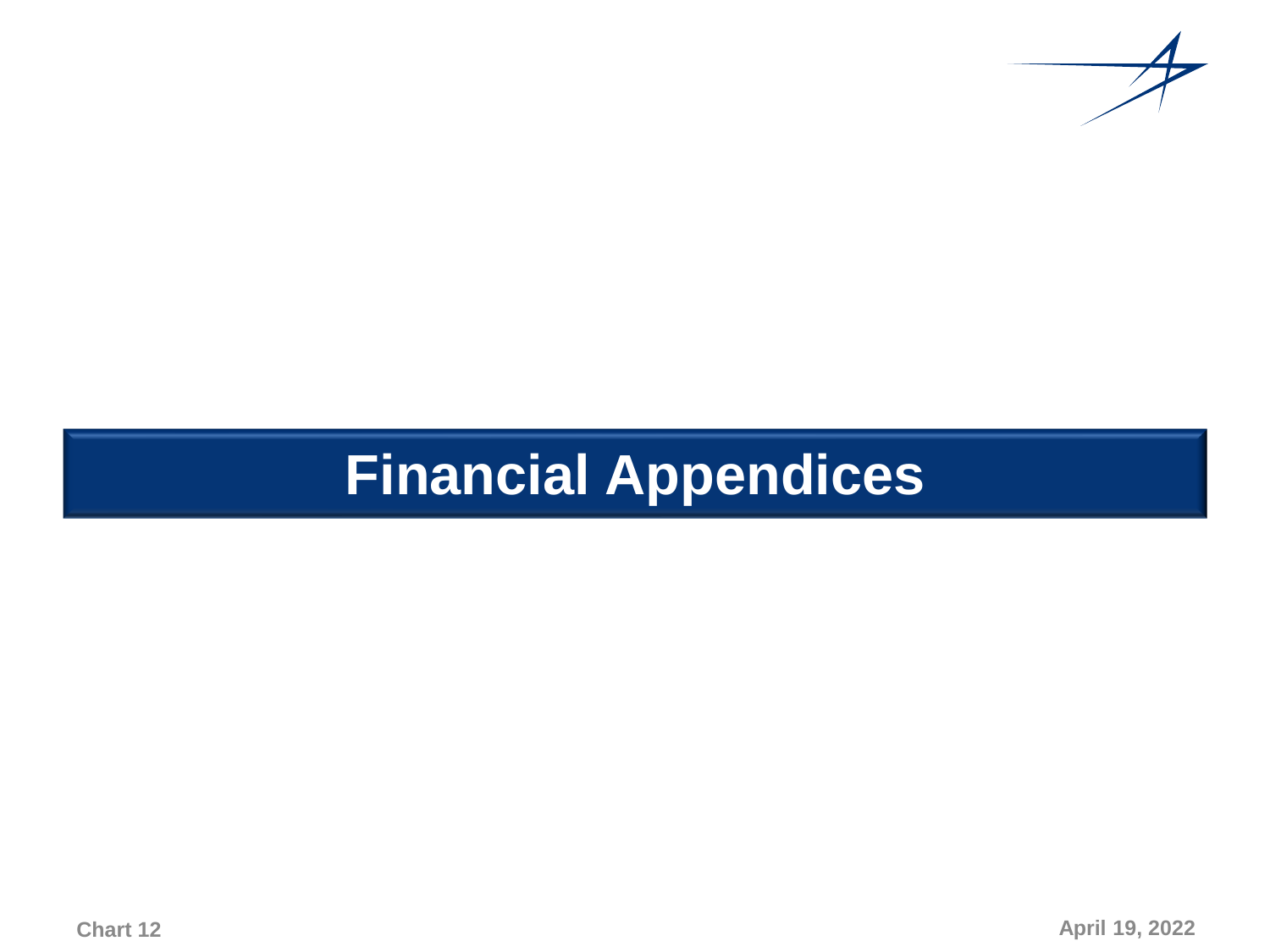## **Definitions of Non-GAAP Measures**

#### **Non-GAAP Financial Measures Disclosure**

**This presentation, and today's conference call remarks, contain non-Generally Accepted Accounting Principles (GAAP) financial measures (as defined by SEC Regulation G). While management believe that these non-GAAP financial measures may be useful in evaluating Lockheed Martin, this information should be considered supplemental and is not a substitute for financial information prepared in accordance with GAAP. In addition, the company's definitions for non-GAAP measures may differ from similarly titled measures used by other companies or analysts.**

#### **Free Cash Flow**

**Free cash flow is cash from operations less capital expenditures. The company's capital expenditures are comprised of equipment and facilities infrastructure and information technology (inclusive of costs for the development or purchase of internal-use software). The company uses free cash flow to evaluate its business performance and overall liquidity and is a performance goal in the company's annual and long-term incentive plans. The company believes free cash flow is a useful measure for investors because it represents the amount of cash generated from operations after reinvesting in the business and that may be available to return to stockholders and creditors (through dividends, stock repurchase and debt repayments) or available to fund acquisitions. The entire free cash flow amount is not necessarily available for discretionary expenditures, however, because it does not account for certain mandatory expenditures, such as the repayment of maturing debt.**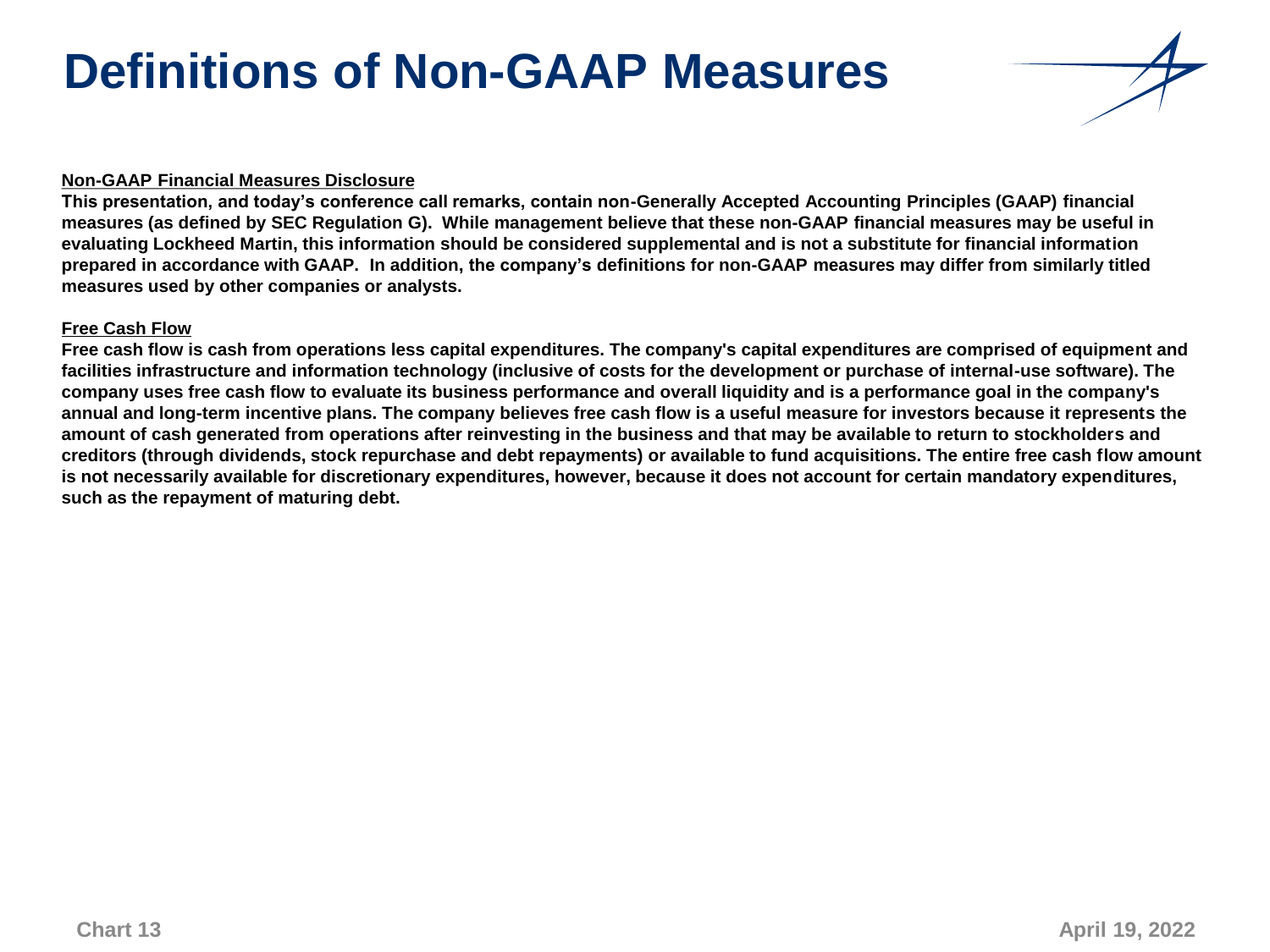## **Definitions of Non-GAAP Measures**



#### **Segment Operating Profit / Margin**

**Segment Operating Profit represents operating profit from the company's business segments before unallocated income and expense. This measure is used by the company's senior management in evaluating the performance of the company's business segments and is a performance goal in the company's annual incentive plan. The caption "Total Unallocated Items" reconciles Segment Operating Profit to Consolidated Operating Profit. Business Segment Operating Margin is calculated by dividing Segment Operating Profit by Sales.** 

| (\$ Millions)                           | 2022 Outlook   |
|-----------------------------------------|----------------|
| <b>Sales</b>                            | ~566,000       |
| <b>Segment Operating Profit</b>         | $-$ \$7,175    |
| <b>Segment Operating Margin</b>         | $~10.9\%$      |
| <b>Net FAS/CAS Operating Adjustment</b> | ~51,705        |
| Other, net                              | $\sim$ (\$500) |
| <b>Consolidated Operating Profit</b>    | $-$ \$8,380    |

|                                             | 1Q 2022      |               | 1Q 2021       |                |               |               |
|---------------------------------------------|--------------|---------------|---------------|----------------|---------------|---------------|
|                                             | <b>Sales</b> | <b>Profit</b> | <b>Margin</b> | <b>Sales</b>   | <b>Profit</b> | <b>Margin</b> |
| <b>Segment Operating Profit</b>             | \$14,964     | \$1,656       | 11.1%         | \$16,258       | \$1.749       | 10.8%         |
| <b>Total Unallocated Items</b>              |              | 277           |               | $\blacksquare$ | 433           |               |
| <b>Consolidated Operating Profit (GAAP)</b> | \$14,964     | \$1,933       | 12.9%         | \$16,258       | \$2,182       | 13.4%         |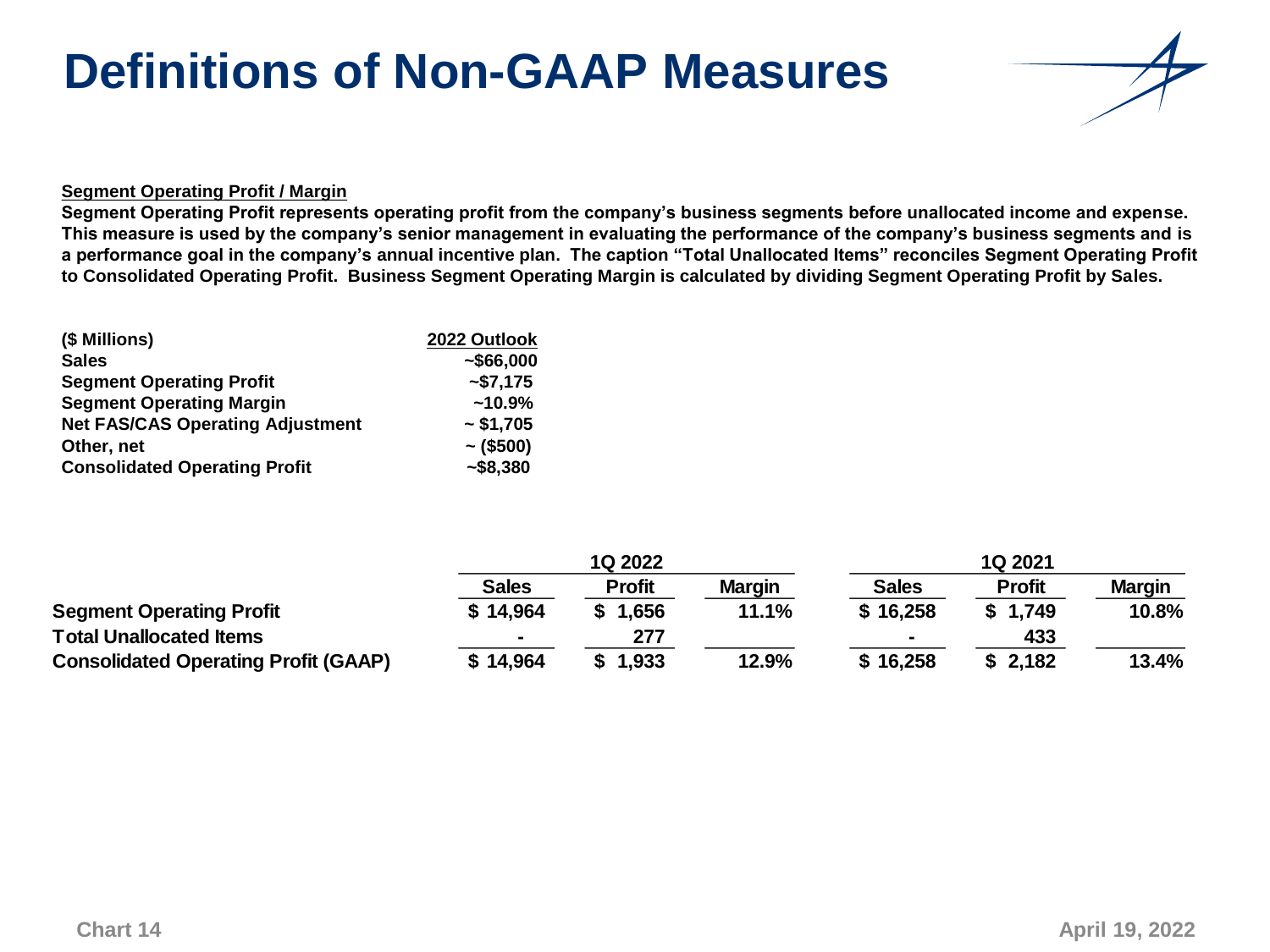| <b>Appendix I</b><br>(\$M, Except EPS, Margin and Effective Tax Rate) |                |
|-----------------------------------------------------------------------|----------------|
|                                                                       | 2022 Outlook   |
| <b>Sales</b>                                                          | ~1000          |
| <b>Segment Operating Profit*</b>                                      | ~57,175        |
| <b>Segment Margin*</b>                                                | 10.9%          |
| <b>FAS/CAS Operating Adjustment**</b>                                 | ~1,705         |
| Other, net                                                            | $\sim$ (\$500) |
| <b>Consolidated Operating Profit</b>                                  | ~1.58,380      |
| <b>Non-Operating FAS Pension Income**</b>                             | ~1.5555        |
| <b>Effective Tax Rate</b>                                             | $~16.9\%$      |
| <b>Diluted EPS</b>                                                    | ~1.526.70      |
| <b>Pension Contribution</b>                                           | ~10~           |
| <b>Share Repurchases (\$)</b>                                         | ~1.000         |
| *See Chart 13 and 14 for Definitions of Non-GAAP Measures             |                |

**Chart 15**

**\*\*See Chart 16 for Appendix II**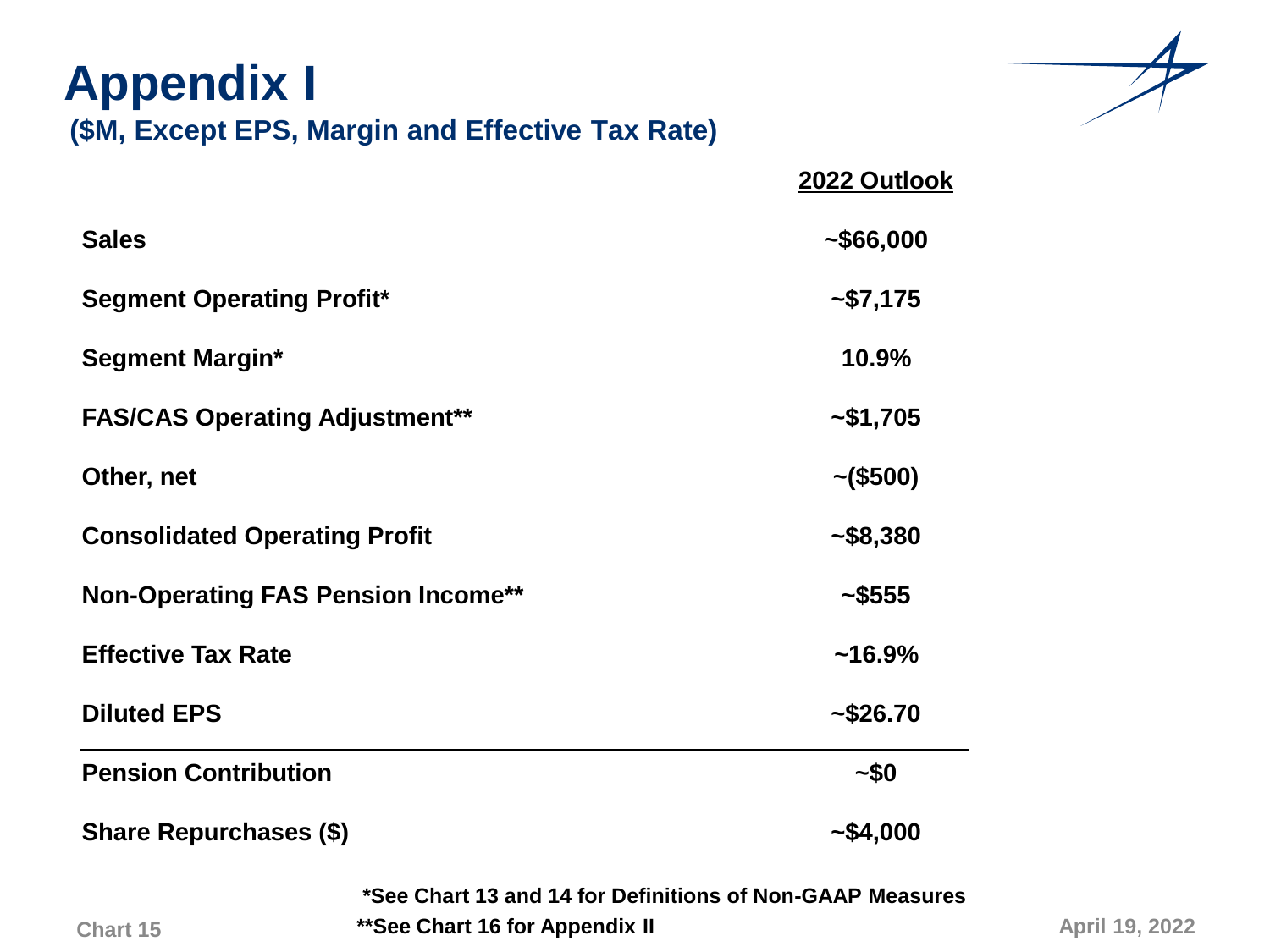#### **Appendix II (\$M)**



|                                                    | 2022<br><b>Outlook</b> |
|----------------------------------------------------|------------------------|
| <b>Total FAS Income and CAS Recovery</b>           |                        |
| <b>FAS Pension Income</b>                          | $\sim$ \$<br>460       |
| <b>CAS Pension Cost</b>                            | 1,800                  |
| <b>Total Net FAS/CAS Pension Adjustment</b>        | $-$ \$2,260            |
| <b>Service and Non-Service Cost Reconciliation</b> |                        |
| <b>FAS Pension Service Cost</b>                    | (95)<br>$\sim$ \$      |
| <b>CAS Pension Cost</b>                            | 1,800                  |
| <b>FAS/CAS Pension Operating Adjustment</b>        | 1,705<br>$\tilde{}$    |
| <b>FAS Pension Non-Service Income</b>              | 555<br>∼               |
| <b>Total Net FAS/CAS Pension Adjustment</b>        | 2.260                  |
|                                                    |                        |

**The corporation records the non-service cost components of net periodic benefit cost as part of other non-operating income, net in the consolidated statement of earnings. The non-service cost components in the table above relate only to the corporation's qualified defined benefit pension plans.**